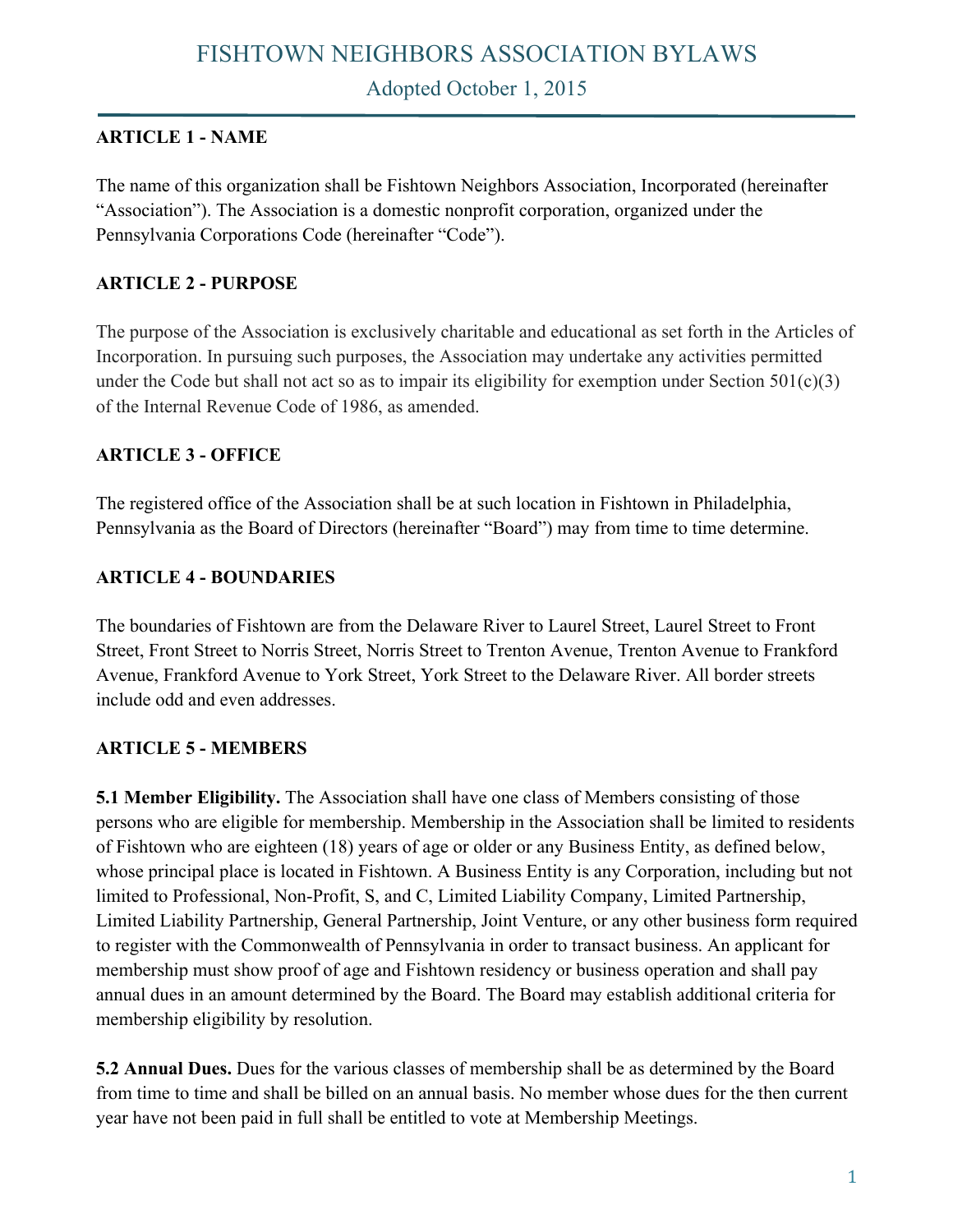Adopted October 1, 2015

#### **ARTICLE 6 – MEMBERSHIP MEETINGS**

**6.1 General Membership Meetings.** General Membership Meetings shall be held on a recurring day and week every month of the year, except for the months when the Board cancels or changes the meeting date and provides at least (5) five days notice to the Membership in accordance with Article 13.

**6.2 Annual Membership Meeting.** The Annual Membership Meeting shall be held on the same recurring day and week as all other General Membership Meetings, except for when the Board cancels or changes the meeting date to a different date in November and provides at least five (5) days written notice to the Membership in accordance with Article 13.

**6.3 Special Membership Meetings.** Special Membership Meetings may be called by the majority of the Board or at the written request of 10% of the Membership. Members shall be given at least (5) five days notice to the Membership in accordance with Article 13.

**6.4 Location of Membership Meetings.** All Membership Meetings shall be held at a location designated by the Board and Notice shall be given in accordance with Article 13.

**6.5 Conduct of Meetings.** All meetings of the Members shall be called to order and presided over by the President, and in his or her absence, the Vice President, and in his or her absence, a person as may be designated by the Board that is present at such meeting.

**6.6 Quorum.** A quorum at any Membership Meeting shall consist of those voting members present, one Officer of the Board of Directors and three other Directors.

**6.7 Voting.** Each Member shall be entitled to one vote at any Membership Meeting. Unless otherwise required by these Bylaws, a vote is made by show of hands or by ballot, to be determined by the Board in every instance. Proxy voting and cumulative voting shall never be permitted. At any time that there shall be a sole Member of the Association, the sole Member shall act by written statement of the action, which shall be filed with the Recording Secretary. At the Annual Membership Meeting, voting shall be limited to Members in good standing that have attended a minimum of three (3) previous General Meetings during the then current calendar year.

#### **ARTICLE 7 - BOARD OF DIRECTORS**

**7.1 Board Powers.** The Board of Directors shall manage the business and affairs of the Association, except as otherwise required by the Code, these Bylaws or Board resolution.

**7.2 Standard of Care.** In performing his or her duties, a Director shall be entitled to rely in good faith upon information, opinions, reports or statements, including financial statements and other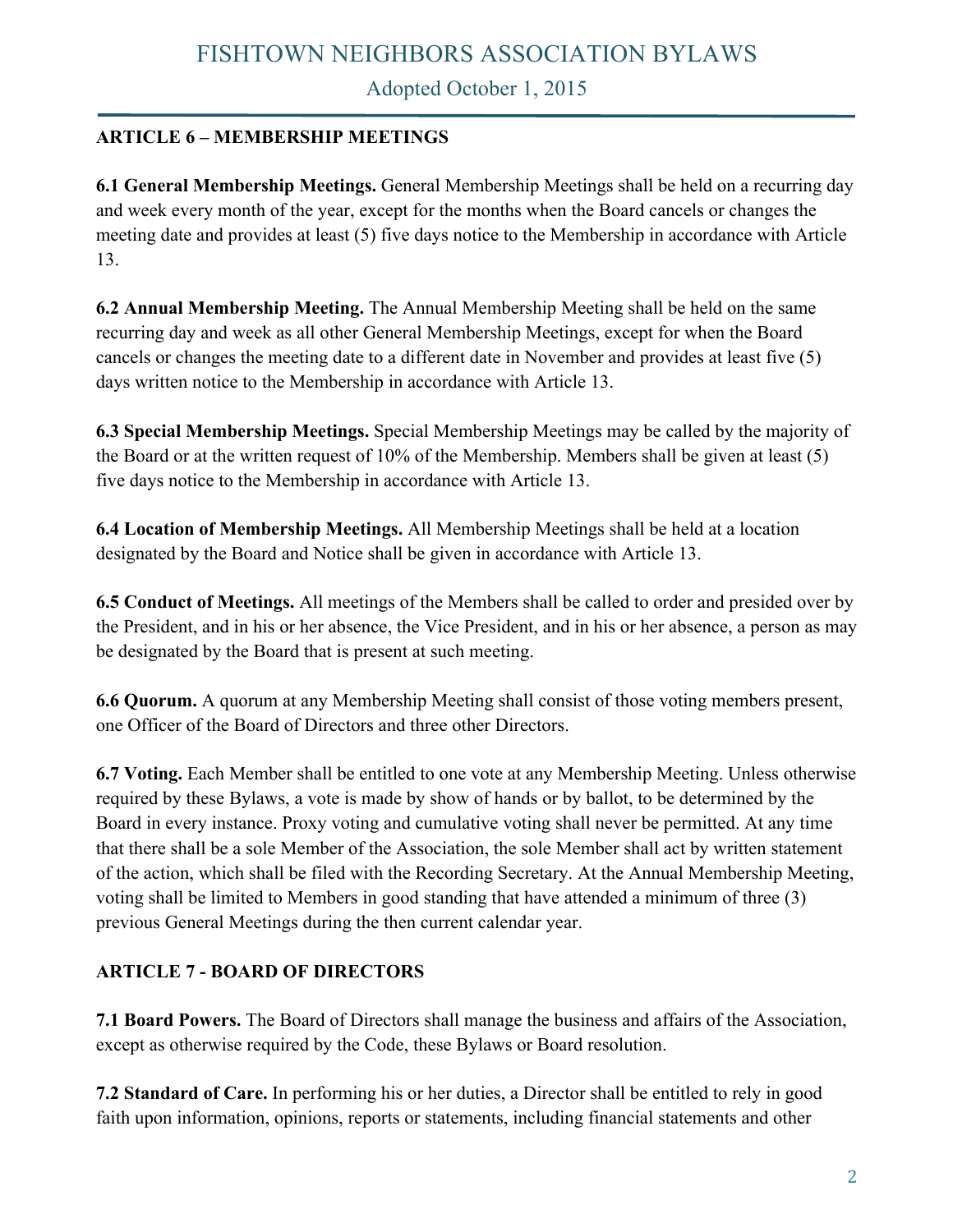#### Adopted October 1, 2015

financial data, in each case prepared or presented by (i) one or more officers or employees of the Association whom the Director reasonably believes to be reliable and competent in the matters presented, or (ii) counsel, public accountants or other persons as to matters which the Director reasonably believes to be within the professional or expert competence of such person, or (iii) a committee of the Board upon which the Director does not serve, duly designated in accordance with law, as to matters within its designated authority, which committee the Director reasonably believes to merit confidence. A Director shall not be considered to be acting in good faith, however, if such Director has knowledge concerning a matter that would cause his reliance on any of the foregoing to be unwarranted.

**7.3 Qualifications of Directors.** In order to be eligible for election or appointment as a Director, an individual must meet these qualifications at the time of election or appointment:

- 1. Membership in the Association;
- 2. Fishtown residency; and
- 3. Have attended, at a minimum, six (6) FNA membership meetings, committee meetings or Association events in the last twelve (12) months.

This section shall not apply to incumbent Directors on the effective date of this section.

An Officer may resign their duties as an Officer and become an at-large Director during any term with no repercussion. However, a Director who resigns from the Board before the end of their term shall be disqualified from election to the Board for one election immediately following their resignation.

**7.4 Director Elections.** Nominations for Directors shall open at the October General Membership Meeting and close one week prior to the November General Membership Meeting. Nominations shall be made from the floor at the October meeting or via electronic mail or web form, as established by the Board. Directors shall be elected at the Annual Membership Meeting. Voting shall be limited to Members in good standing who have attended a minimum of three (3) previous General Membership Meetings during the then current calendar year and who attend the Annual Membership Meeting. Proxy voting and cumulative voting shall never be permitted. Any person meeting the conditions of 7.3 shall be eligible to serve as a Director. Directors may be elected to unlimited consecutive terms.

**7.5 Board Composition.** The Board shall consist of not fewer than five (5), nor more than eleven (11) persons. Five (5) Directors shall be Executive Officers. The Board may appoint persons qualified under 7.3 to serve as Directors up to the authorized complement.

**7.6 Director Terms.** Directors shall be elected for one-year terms, or until a successor is elected and qualified. Directors may serve for multiple terms.

**7.7 Director Removal.** Any Director may be removed from the Board, with or without the assignment of any cause, by a majority vote of the Board at a Board Meeting. A Director may also be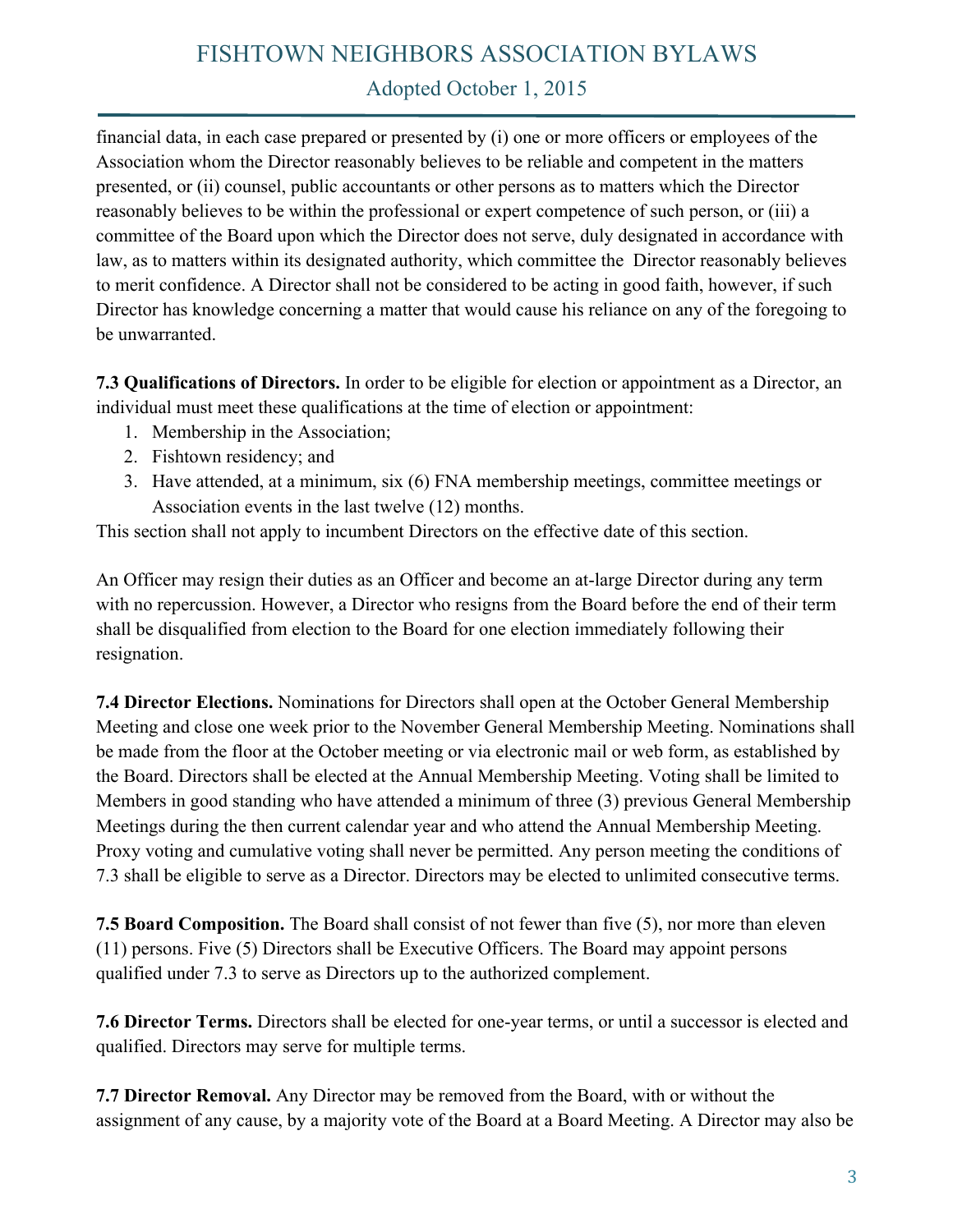Adopted October 1, 2015

removed by the Membership. The Membership must have a petition signed by 30% of the Membership requesting a meeting to hold a vote to remove a Director. A majority vote of Members at that Membership Meeting will result in the removal of that Director. Written notice of the intention to consider removal of such Director must be included in each Meeting Notice. No Director shall be removed without having the opportunity to be heard at such Meeting, but no formal hearing procedure need be followed.

#### **ARTICLE 8 - OFFICERS**

**8.1 Officer Positions.** The Executive Officers of the Board shall include a President, a Vice President, a Recording Secretary, a Corresponding Secretary, and a Treasurer. Officers shall be elected by the Directors from among the Directors at the Annual Board Meeting. Other Officer positions may be added or removed by majority vote of the Board.

**8.2 Duties.** Officers of the Board shall include:

(a) President. The President shall preside at Board and Membership Meetings; exercise general supervision over the activities of the Association; respond to press inquiries; represent the Association in all matters requiring representation before appropriate agencies or designate another Director to do so; appoint a Director to handle issues that may arise; and have the power to call an executive session in any meeting conducted by the President.

(b) Vice President. The Vice President shall assist the President and shall, in the absence of the President, assume the duties and responsibilities of that office.

(c) Recording Secretary. The Recording Secretary shall keep the minutes of all of the Association meetings, which shall be an accurate and official record of all business conducted, and shall be the custodian of Association's records.

(d) Corresponding Secretary. The Corresponding Secretary shall be responsible for notifying the membership of the time and place of meetings and shall prepare and distribute official correspondence of the Association.

(e) Treasurer. The Treasurer shall collect all dues and keep an accurate account thereof; deposit all funds in a bank approved by the Association; make an accounting of receipts and disbursements at each Membership Meeting of the Association; and file such reports as may be required by law.

**8.3 Officer Removal.** Any officer may be removed from their position by a majority vote of the Board, whenever in its judgment the best interests of the Association will be served thereby. An officer can be entirely removed from the Board under 7.7.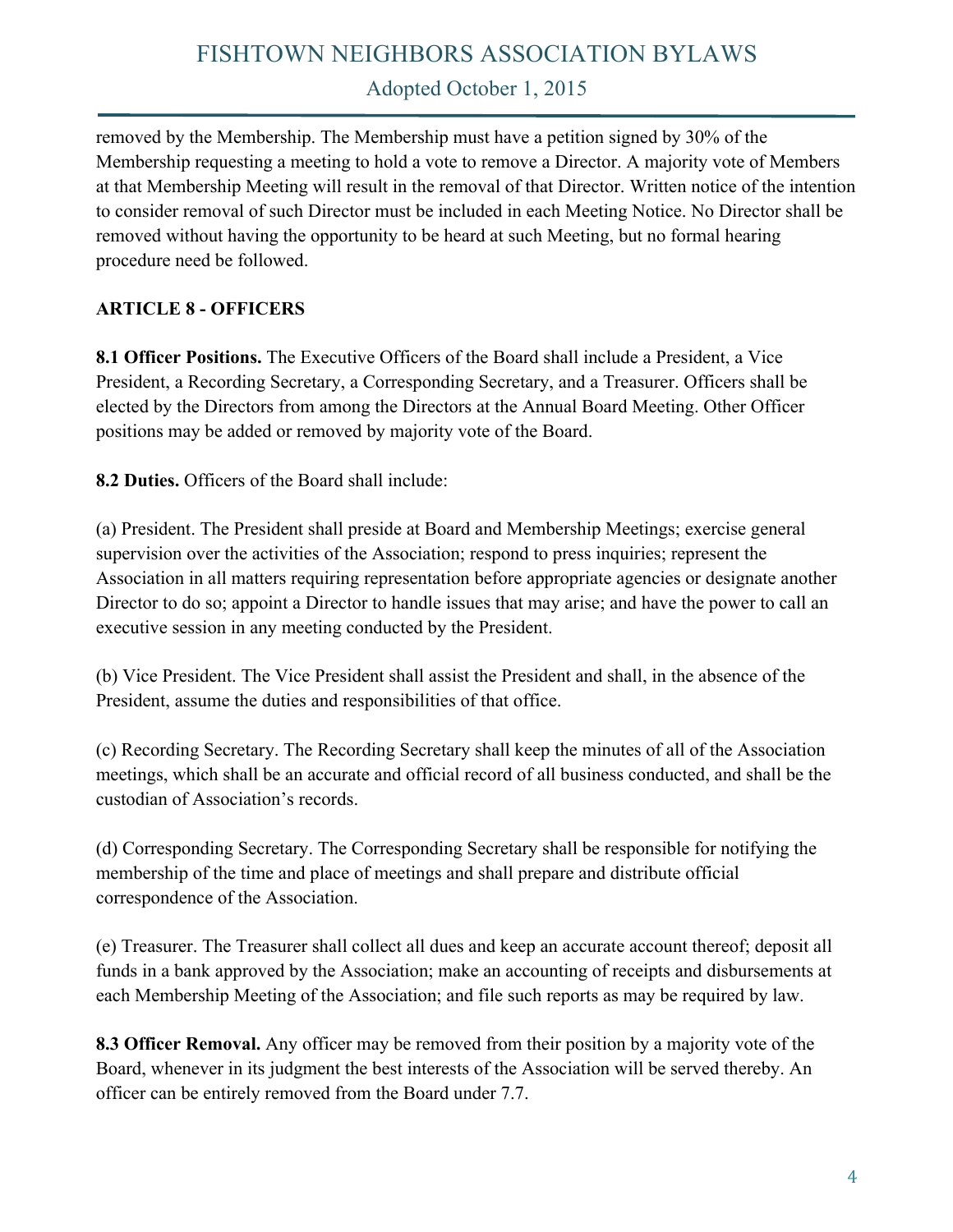Adopted October 1, 2015

#### **ARTICLE 9 - BOARD MEETINGS, QUORUM, AND VOTES**

**9.1 Regular Board Meetings.** Regular Board Meetings shall be held as determined by the President, but at least once per month.

**9.2 Annual Board Meeting.** The Annual Board Meeting shall be held in December of every year, at a time, date and place mutually agreed upon by the incoming Directors.

**9.3 Special Board Meetings.** Special Meetings of the Board may be called by the President or by one-third of the Board at any time. At least five (5) days notice shall be given in accordance with Article 13.

**9.4 Teleconference Meetings.** Any Director may participate in a meeting of the Board or any committee thereof, circumstances permitting, by means of a telephone or comparable communications equipment by which all persons participating in the meeting can hear and participate.

**9.5 Quorum.** A majority of all Directors shall constitute a quorum for the transaction of business at any meeting, and the acts of a majority of the Directors present at a duly convened meeting at which a quorum is present shall be the acts of the Board, unless a greater number is required by the Code or these Bylaws. In the event there is a tie vote, the vote fails.

**9.6 Vote.** Every Director shall be entitled to one (1) vote per issue.

**9.7 Unanimous Consent of Directors in Lieu of Meeting.** Any action that may be taken at a Board Meeting may be taken without a Meeting if the action is set forth in writing, put to the full Board for vote, and unanimous consent is achieved. These actions shall be filed with the Recording Secretary.

**9.8 Waiver of Notice.** Whenever any written notice is required to be given to the Director by law, or pursuant to these Bylaws or the Articles, a waiver thereof that is filed with the Recording Secretary in record form, signed by the Director entitled to the notice, whether before or after the time stated therein, shall be deemed equivalent to the giving of the notice. Neither the business to be transacted at, nor the purpose of, a meeting need be specified in the waiver of notice of the meeting.

#### **ARTICLE 10 - COMMITTEES**

**10.1 Establishment.** The Board may establish new ad-hoc or permanent committees by resolution. Each committee shall have a committee member that also serves on the Board of Directors, who will be chosen by majority vote of the Board.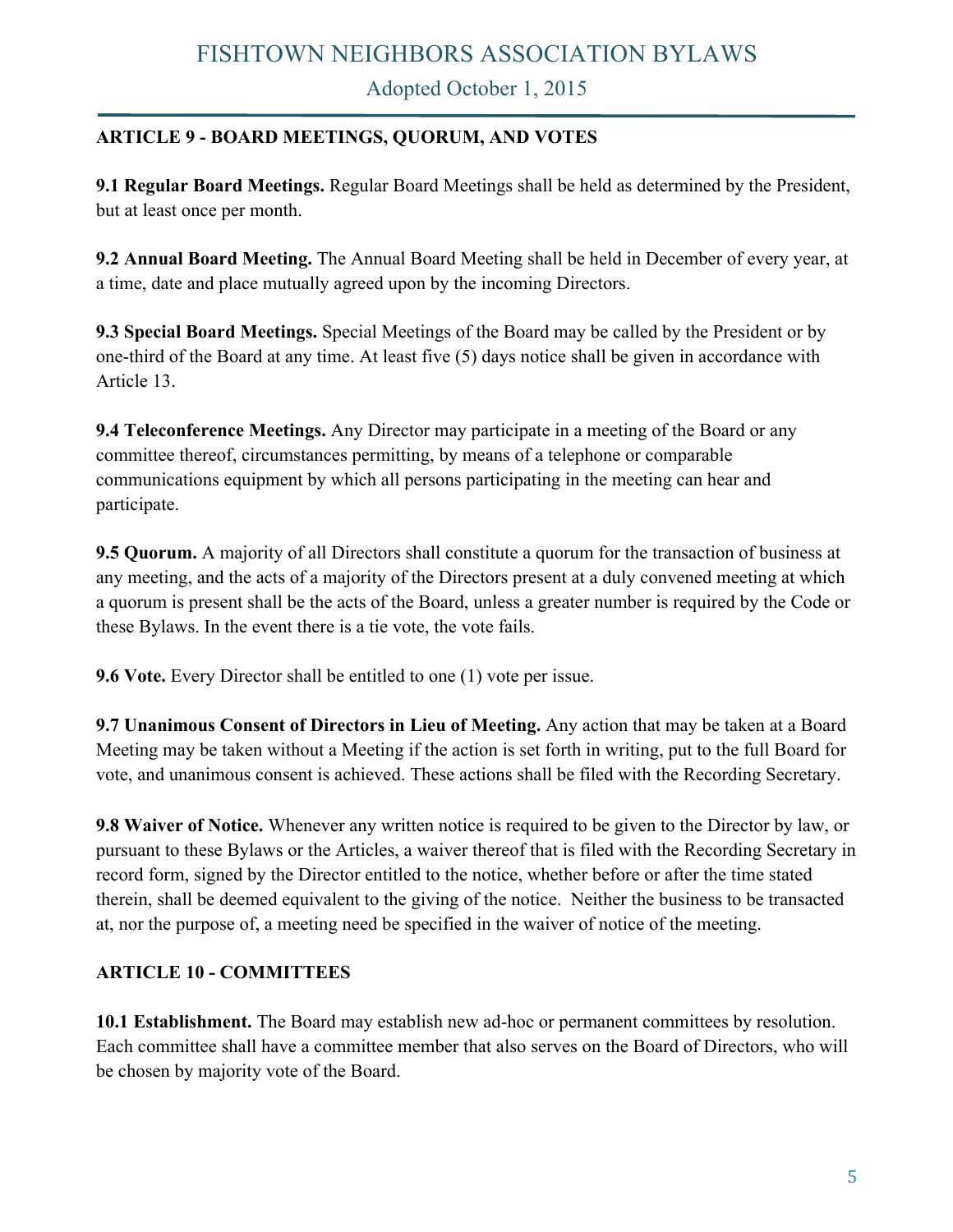#### Adopted October 1, 2015

**10.2 Powers of Committee Chairs.** A Committee Chair shall have the power granted by Board resolution. If any person who is not a Director is appointed to any committee of the Board, such non-Director shall have no right to vote on any question that would create a binding obligation of the **Association** 

**10.3 Committee Chair Appointment and Removal.** The Board shall confirm the selection of Committee Chairs by majority vote of the Board. Any Committee Chair may be removed from their position by a majority vote of the Board. Written notice of the intention to consider removal of such Committee Chair must be included in the Meeting Notice. No Committee Chair shall be removed without having the opportunity to be heard at such meeting, but no formal hearing procedure need be followed.

**10.4 Committee Members.** Committee Chairs shall have the discretion to add members to the committee from among the Membership of the Association. Further, Committee Chairs and/or the Board shall have the discretion to remove committee members, with or without cause. If the Committee Chair and the Board disagree on whether to remove a committee member, the vote of the Board shall be determinative.

**10.5 Finance Committee.** The Finance Committee is a permanent committee of the Board. The Finance Committee shall be responsible for presenting a proposed budget to the Board of Directors for approval; reviewing Association financial statements and accounting procedures; arranging for an independent audit of the accounts of the Association and making annual reports to the Board of Directors on the results of that audit; reviewing internal controls; reviewing the annual tax information return before it is filed with the Internal Revenue Service; and developing and administering plans and procedures for raising the funds necessary to finance the operations of the Association. The Treasurer and the President, or her or his designee, shall serve as members of the Finance Committee.

**10.6 Zoning Committee.** The Zoning Committee is a permanent committee of the Board. The Zoning Committee shall consist of a Committee Chair and committee members. The leadership and membership of the Zoning Committee shall be determined in accordance with guidelines prepared by the Zoning Committee and approved by the Board, but Section 10.4 of these Bylaws applies.

**10.7 Beautification Committee.** The Beautification Committee is a permanent committee of the Board. The Beautification Committee shall consist of a Committee Chair and committee members. The membership of the Beautification Committee shall be determined in accordance Section 10.4 of these Bylaws.

**10.8 Creation and Composition of Advisory Committees.** The Board may establish ad-hoc or permanent Advisory Committees. An Advisory Committee shall consist of a Committee Chair and committee members. In instances where the input of an Advisory Committee is needed on short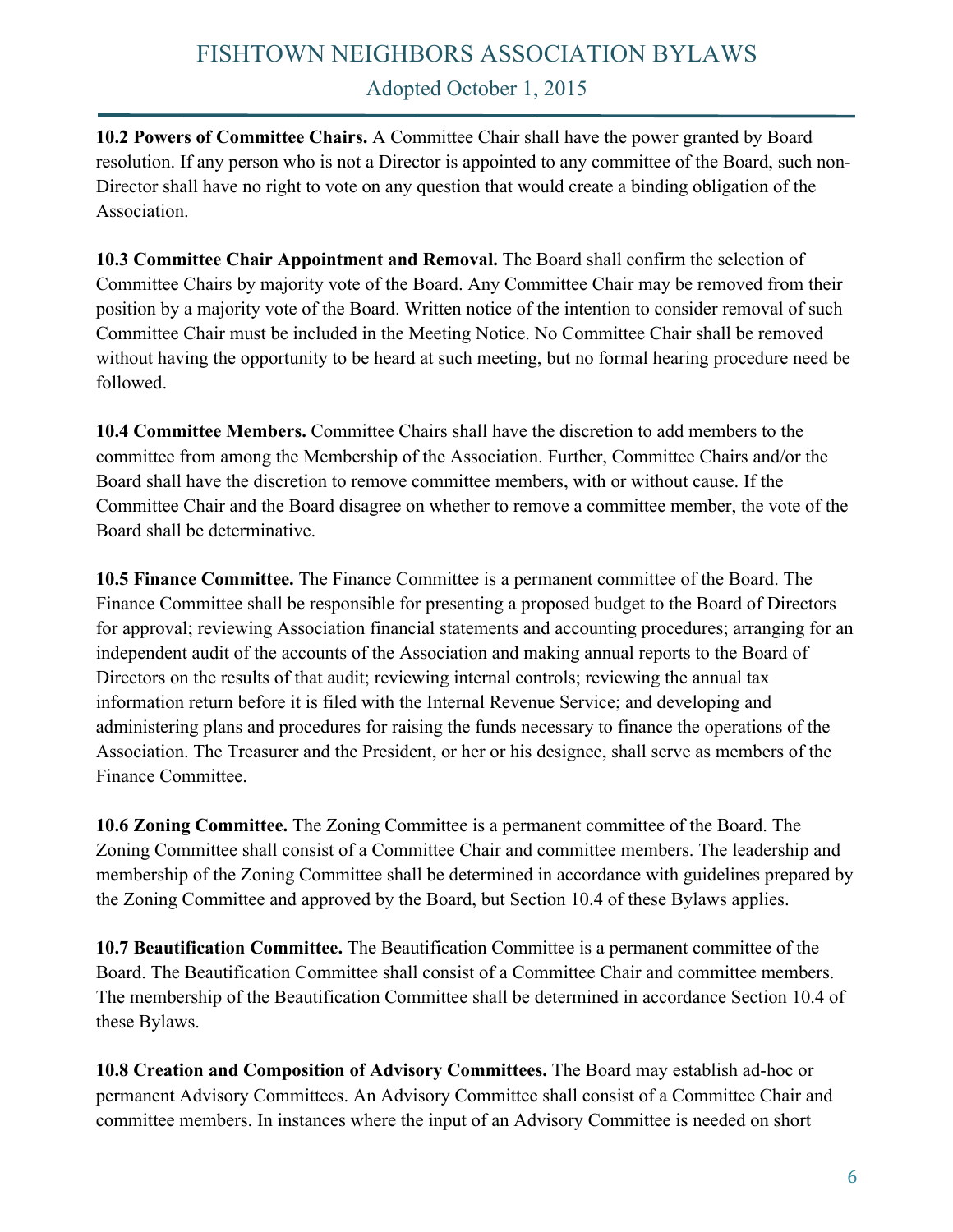### FISHTOWN NEIGHBORS ASSOCIATION BYLAWS Adopted October 1, 2015

notice, and it is not possible to call a Special Board Meeting, the Committee Chair may make a recommendation directly to the President.

#### **ARTICLE 11 - BOARD DESIGNEES**

The Board shall appoint all Members who serve as designees to outside groups and organizations by majority vote. The Board may remove Members serving as designees to outside groups or organizations by a majority vote, with or without cause.

#### **ARTICLE 12 - RESIGNATIONS AND VACANCIES**

**12.1 Resignations.** Any Member, Director, Committee Chair or Designee of the Association may resign such position at any time. Resignation shall be made in writing and take effect from the time of its receipt by the Association, unless some later time may be fixed in the resignation, and then from that date. The acceptance of the resignation by the Board shall not be required to make it effective.

**12.2 Filling Vacancies.** If a vacancy exists among the positions available for Directors, by virtue of a desire to fill unfilled positions, or by reason of death, resignation, disqualification or otherwise, the Directors in office may choose a person or persons who may serve as a Director for the remainder of the applicable term, as long as they are eligible under section 7.3. If at any time there shall be no Members, the Directors may select a person or persons who shall become the Members of the Association. If a vacancy exists among the positions available for Association Committee Chairs or Designees, by reason of death, resignation, disqualification, or otherwise, the Board may choose a person or persons who can serve for the remainder of the applicable term.

#### **ARTICLE 13 - NOTICE**

**13.1 Notice Requirements.** Whenever Notice is required by these Bylaws, it may be given by sending a copy thereof by first class mail or electronic mail, to that person's address or email address appearing on the books of the Association. If the notice is sent by mail, it shall be deemed to have been given to the person entitled thereto when deposited in the United States mail, or in the case of electronic mail, when dispatched. Such notice shall specify the place, day, and time of the meeting, the general nature of and purpose of the meeting, and any other information that may be required by the Code or these Bylaws.

**13.2 Waiver of Notice.** Any required notice may be waived by the written consent of the person entitled to such notice either before or after the time for giving of notice, and attendance of a person at any meeting shall constitute a waiver of notice of such meeting, except where a person attends a meeting for the express purpose of objecting to the transaction of any business because the meeting was not lawfully called or convened.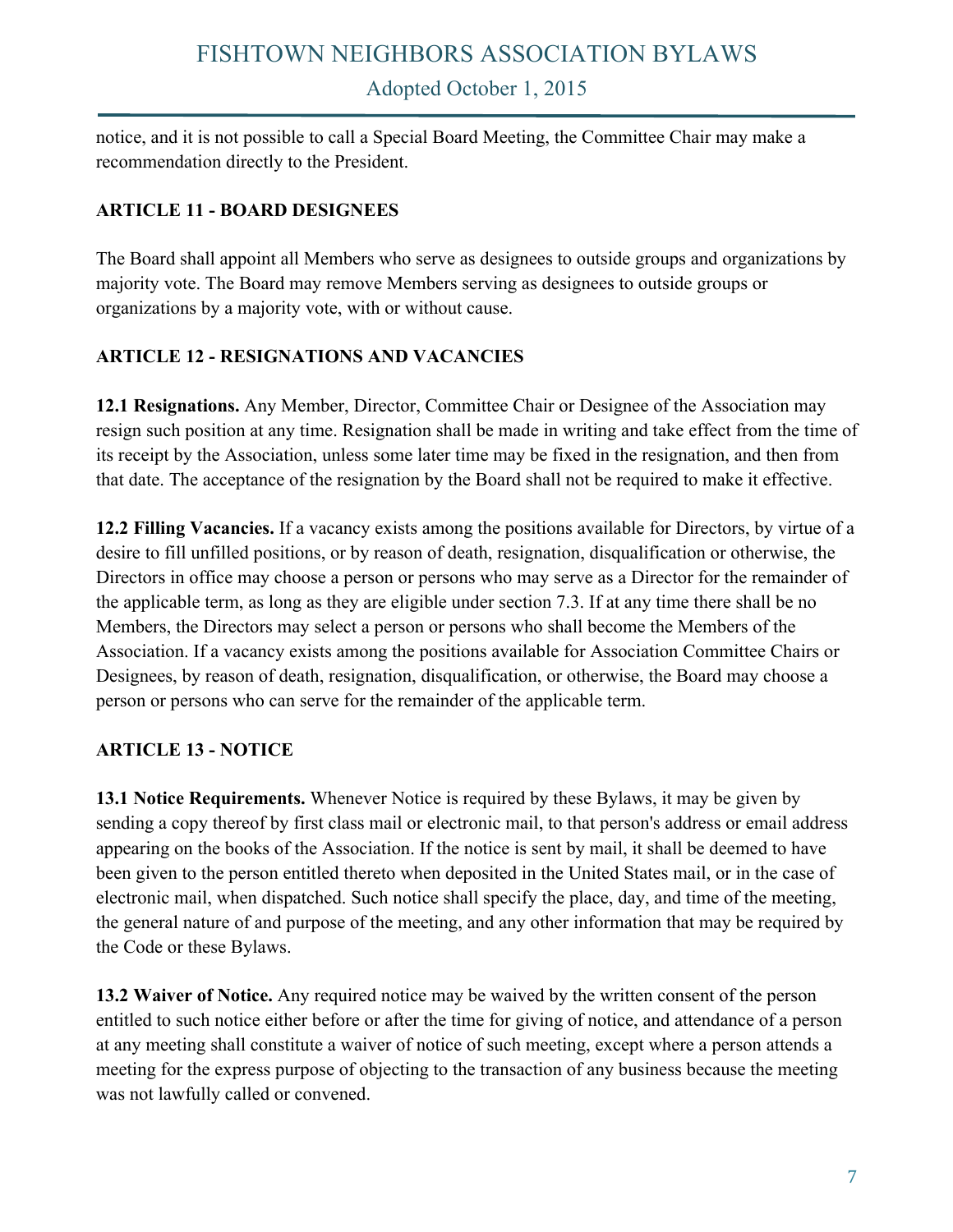#### Adopted October 1, 2015

**13.3 Electronic Mail.** Any action that may be done, or is required to be done, in writing under these Bylaws or the Code, including agreement to a unanimous written consent, shall be valid if sent and received by electronic mail.

#### **ARTICLE 14 - FINANCES**

**14.1 Fiscal Year.** The fiscal year shall begin on the first day of January and end on the last day of December.

**14.2 Reports to Membership.** The Board shall present Operating and Committee Budgets to the General Membership annually. At each General Membership Meeting, a copy of the ledgers for the preceding month will be available for the membership to review along with a verbal report by the Treasurer.

**14.3 Annual Budget.** Each year the Board shall approve an itemized budget of projected income and expense for the fiscal year.

**14.4 Expenditures.** An expenditure of the Association's funds or a financial commitment in its name of three hundred dollars (\$300) or more shall be made only if the expenditure or commitment is approved by majority vote of the Board, or if it is made pursuant to an itemized budget approved by a majority vote of the Board. No commitments over \$300 may be made, nor funds withdrawn from any bank or savings account of the Association, except upon a check, draft, or order signed by the President, Vice-President, or the Treasurer. Amounts over \$1,000 must be signed by two of the following officers: President, Vice President, Treasurer, or Recording Secretary. Expenditures beyond that which are not part of the adopted budget shall require board approval.

#### **ARTICLE 15 - LIABILITY AND INDEMNIFICATION**

**15.1 General Rule.** A Director shall not be personally liable for monetary damages as Director for any action taken, or any failure to take any action, unless: (a) the Director has breached or failed to perform the duties of Director in accordance with the standard of conduct contained in the Code and any amendments and successor acts thereto; or (b) the breach or failure to perform constitutes selfdealing, willful misconduct or recklessness**.** Provided, however, that the foregoing provision shall not apply to (a) the responsibility or liability of a Director pursuant to any criminal statute or (b) the liability of a Director for the payment of taxes pursuant to local, state or federal law. Any amendment or repeal of this Section or adoption of any other provision of these By-laws or the Articles which has the effect of increasing Director liability shall operate prospectively only and shall not have any effect with respect to any action taken, or failure to act, prior to the adoption of such amendment, repeal or other provision.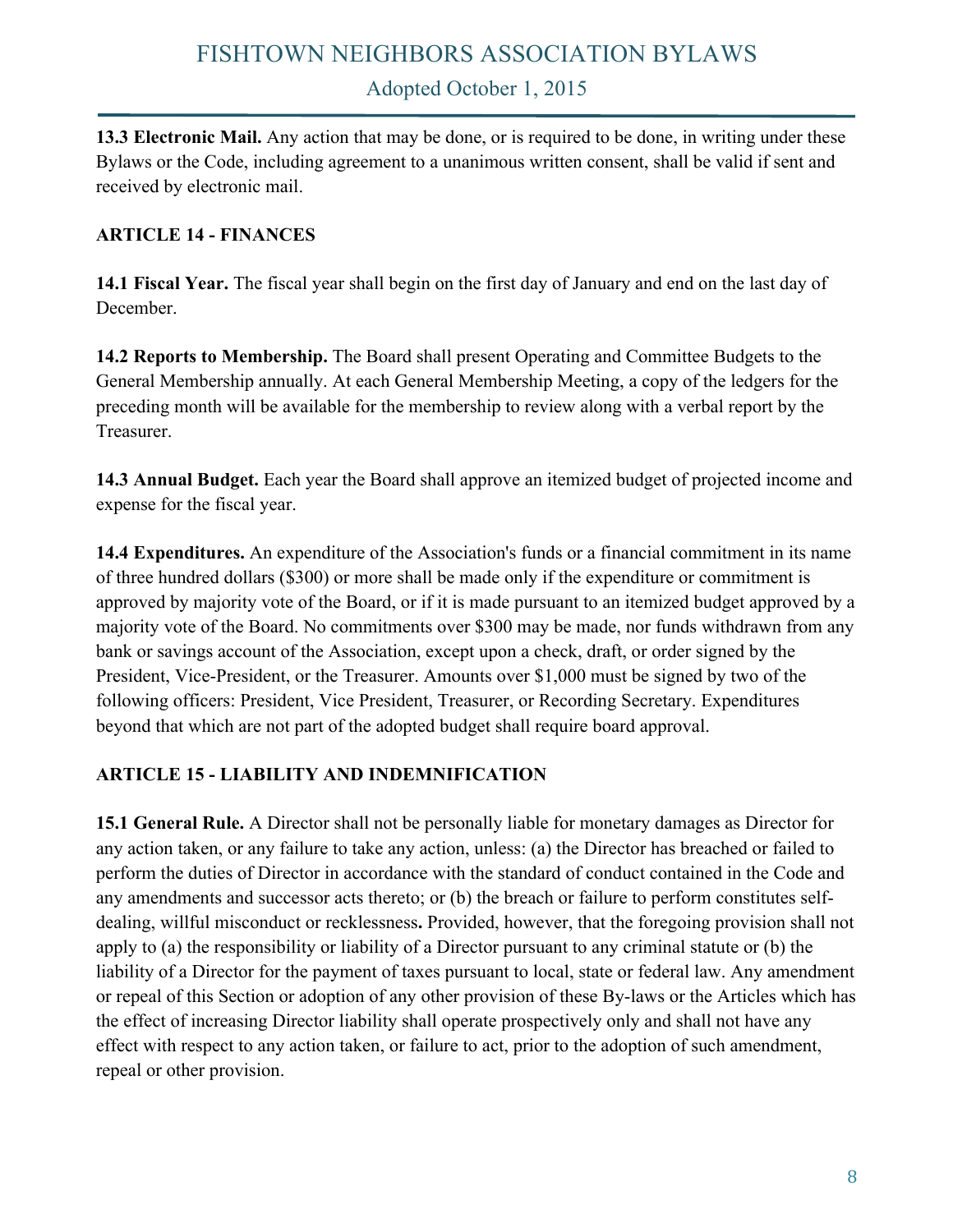Adopted October 1, 2015

**15.2 Indemnification.** The Association shall indemnify any officer or Director who was or is a party or is threatened to be made a party to any threatened, pending or completed action, suit or proceeding, whether civil, criminal, administrative or investigative, (and whether or not by, or in the right of, the Association) (a "Proceeding") by reason of the fact that such person is or was a representative of the Association, or is or was serving at the request of the Association as a representative of another domestic or foreign Association for-profit or not-for- profit, partnership, joint venture, trust or other enterprise, against expenses (including attorneys' fees), judgments, fines and amounts paid in settlement actually and reasonably incurred in connection with such Proceeding if such person acted in good faith and in a manner he or she reasonably believed to be in, or not opposed to, the best interests of the Association, and with respect to any criminal proceeding, had no reason to believe such conduct was illegal, provided, however, that no person shall be entitled to indemnification pursuant to this Article in any instance in which the action or failure to take action giving rise to the claim for indemnification is determined by a court to have constituted willful misconduct or recklessness; and provided, further, however, in instances of a claim by or in the right of the Association, indemnification shall not be made under this section in respect of any claim, issue or matter as to which the person has been adjudged to be liable to the Association unless and only to the extent that the court of common pleas of the judicial district embracing the county in which the registered office of the Association is located or the court in which the action was brought determines upon application that, despite the adjudication of liability but in view of all the circumstances of the case, such person is fairly and reasonably entitled to indemnity for such expenses that the court of common pleas or other court shall deem proper.

**15.3 Procedure.** Unless ordered by a court, any indemnification under Section 15.2 or otherwise permitted by law shall be made by the Association only as authorized in the specific case upon a determination that indemnification is proper in the circumstances because he or she has met the applicable standard of conduct set forth under that section. Such determination shall be made: (1) by the Board of Directors by a majority vote of a quorum consisting of Directors who were not parties to the action or proceeding; (2) if such a quorum is not obtainable or if obtainable and a majority vote of a quorum of disinterested Directors so directs, by independent legal counsel in a written opinion; or (3) by the Members.

**15.4 Continuing Right to Indemnification.** The indemnification and advancement of expenses provided pursuant to this Article shall continue as to any person who has ceased to be an officer or Director of the Association and shall inure to the benefit of the heirs, executors and administrators of such person.

**15.5 Other Rights.** This Article shall not be exclusive of any other right that the Association may have to indemnify any person as a matter of law.

**15.6 Advancement of Expenses.** The Association shall advance expenses incurred by an officer or Director who may be eligible for indemnification pursuant to this Article in defending a Proceeding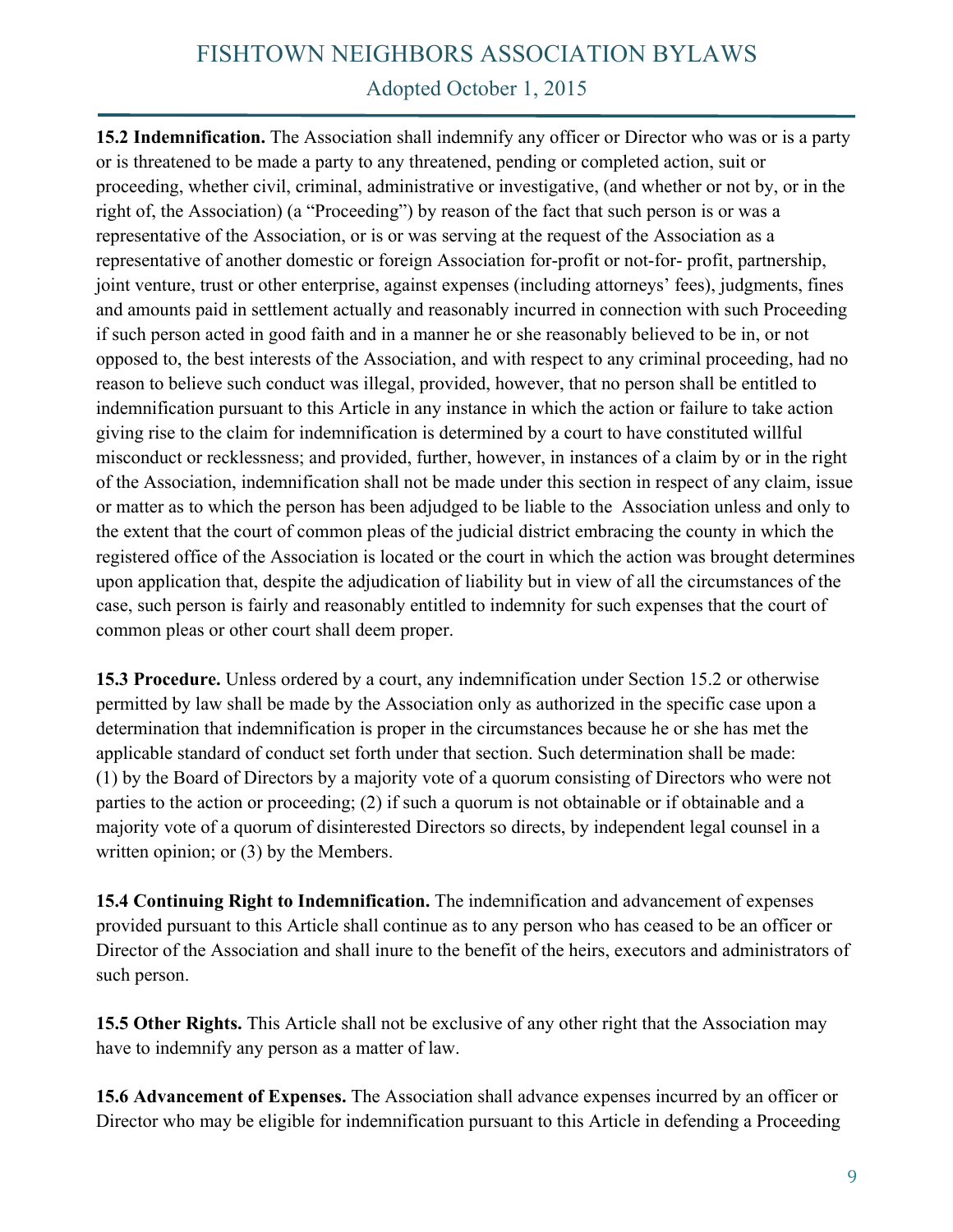#### Adopted October 1, 2015

unless such Proceeding is brought against the person by or in the right of the Association, and may advance such expenses in any case in which it decides indemnification may be appropriate, in advance of the final disposition of such Proceeding, upon receipt of an undertaking by or on behalf of such person to repay the amount so advanced if it shall ultimately be determined that such person is not entitled to be indemnified by the Association.

#### **ARTICLE 16 - AMENDMENTS**

**16.1 Articles of Incorporation.** The Articles of Incorporation of the Association may be amended by a majority vote of Members at any duly convened Membership Meeting, after ten (10) days notice of such purpose has been given, including a copy of the proposed amendment or a summary of the changes to be effected thereby.

**16.2 Bylaws.** The Bylaws may be amended by a majority vote of Members at any duly convened meeting Membership Meeting, after ten (10) days notice of such purpose has been given, including a copy of the proposed amendment or a summary of the changes to be effected thereby.

#### **ARTICLE 17 - MISCELLANEOUS**

**17.1 Parliamentary Authority.** The rules contained in the then-current edition of Robert's Rules of Order shall guide the Association in all meetings of Members to the extent that they are not inconsistent with these Bylaws, any special rules of order of the Association and any statutes or regulations applicable to the Association.

**17.2 Conflicts of Interest.** The Board will adopt a Conflicts of Interest Policy and set forth at Exhibit A to these Bylaws by July 1, 2016.

**17.3 Headings.** In interpreting these Bylaws, the headings of articles shall not be controlling.

**17.4 Bond.** If required by the Board, any person shall give bond for the faithful discharge of his or her duty in such sums and with such sureties as the Board shall determine.

**17.5 Subventions.** The Association shall be authorized, by resolution of the Directors, to accept subventions on terms and conditions not inconsistent with the Code and to issue certificates therefore.

**17.6 Community Referendum.** At the sole discretion of the Board, certain issues may be of general importance to certain areas within or the entirety of the Fishtown Community, the boundaries of which may be determined by the Board with respect to the issue under consideration. In such instances, the Board may hold a Community Referendum open to residents, business entities, or other institutions within the Community, whether or not they are Members of the Association. Business entities and institutions shall have one authorized representative who may vote; household members